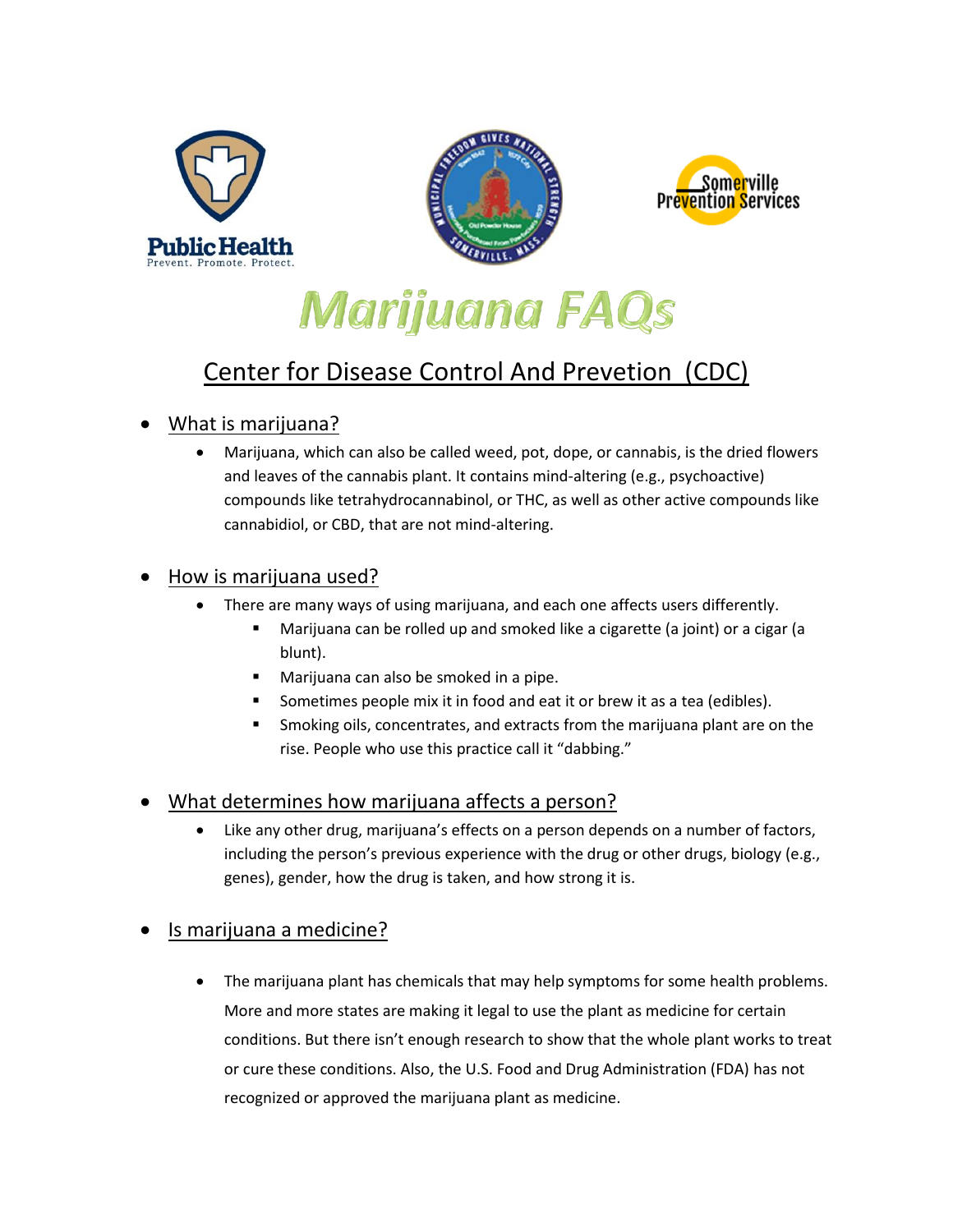Because marijuana is often smoked, it can damage your lungs and cardiovascular system (e.g., heart and blood vessels). These and other damaging effects on the brain and body could make marijuana more harmful than helpful as a medicine. Another problem with marijuana as a medicine is that the ingredients aren't exactly the same from plant to plant. There's no way to know what kind and how much of a chemical you're getting.

Two medicines have been made as pills from a chemical that's like THC, one of the chemicals found in the marijuana plant that makes people feel "high." These two medicines can treat nausea if you have cancer and make you hungry if you have AIDS and don't feel like eating. But the chemical used to make these medicines affects the brain also, so it can do things to your body other than just working as medicine.

Another marijuana chemical that scientists are studying, called cannabidiol (CBD), doesn't make you high because it acts on different parts of the nervous system than THC. Scientists think this chemical might help children who have a lot of seizures (when your body starts twitching and jerking uncontrollably) that can't be controlled with other medicines. Some studies have started to see whether it can help.

#### • Is it possible for someone to become addicted to marijuana?

• Yes, about 1 in 10 marijuana users will become addicted. For people who begin using younger than 18, that number rises to 1 in 6.

#### • How do I know if I'm addicted?

- Some of the signs that someone might be addicted to marijuana include:
	- Trying, but failing to quit using marijuana.
	- Giving up important activities with friends and family in favor of using marijuana.
	- Using marijuana even when it is known that it causes problems at home, school, or work.

Compared to marijuana users who are not addicted, people who are addicted to marijuana are at a higher risk of the negative consequences of using the drug, such as problems with attention, memory, and learning. For more information visit CDC's section on [addiction,](https://www.cdc.gov/marijuana/health-effects.htm#addiction) please visit, <https://www.cdc.gov/marijuana/health-effects.htm#addiction> or the National Institute on Drug Abuse's pages on addiction science at [https://www.drugabuse.gov/related-topics/addiction-science.](https://www.drugabuse.gov/related-topics/addiction-science)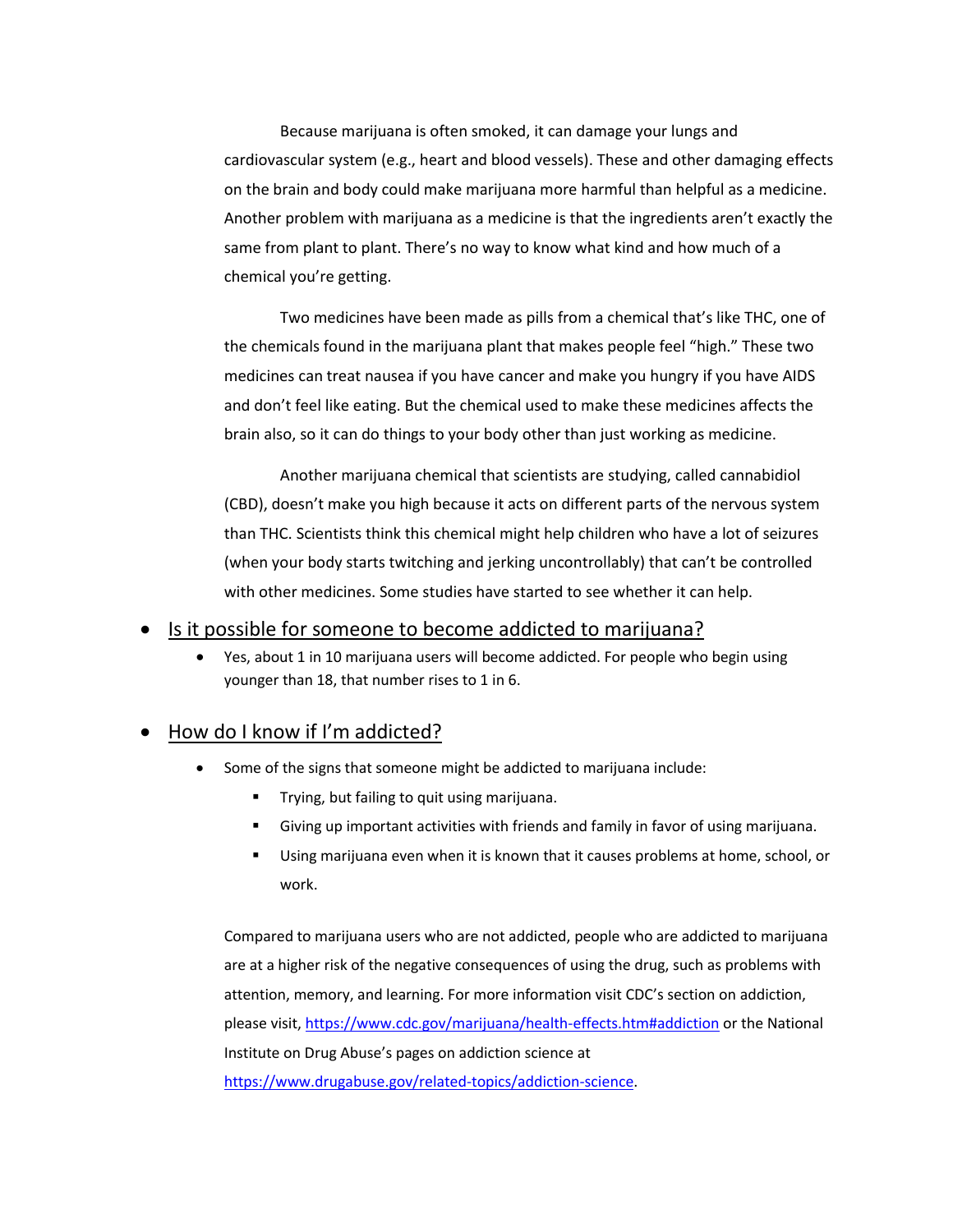# • What are the health risks of using marijuana?

## • **Brain Health**

Marijuana use directly affects the brain — specifically the parts of the brain responsible for memory, learning, attention, decision making, coordination, emotions, and reaction time.

- What are the short-term effects of marijuana on the brain?
	- Heavy users of marijuana can have short-term problems with attention, memory, and learning, which can affect relationships and mood.
- What are the long-term effects of marijuana on the brain?
	- Marijuana also affects brain development. When marijuana users begin using as teenagers, the drug may reduce attention, memory, and learning functions and affect how the brain builds connections between the areas necessary for these functions.
	- Marijuana's effects on these abilities may last a long time or even be permanent. This means that someone who uses marijuana may not do as well in school and may have trouble remembering things.
	- The impact depends on many factors and is different for each person. It also depends on the amount of tetrahydrocannabinol (THC) in marijuana (i.e., marijuana potency or strength), how often it is used, the age of first use, and whether other substances (e.g., tobacco and alcohol) are used at the same time.
- **Cancer**

### *How can marijuana affect symptoms of cancer?*

Studies of man-made forms of the chemicals found in the marijuana plant can be helpful in treating nausea and vomiting from cancer chemotherapy. Studies have found that marijuana can be helpful in treating neuropathic pain (pain caused by damaged nerves).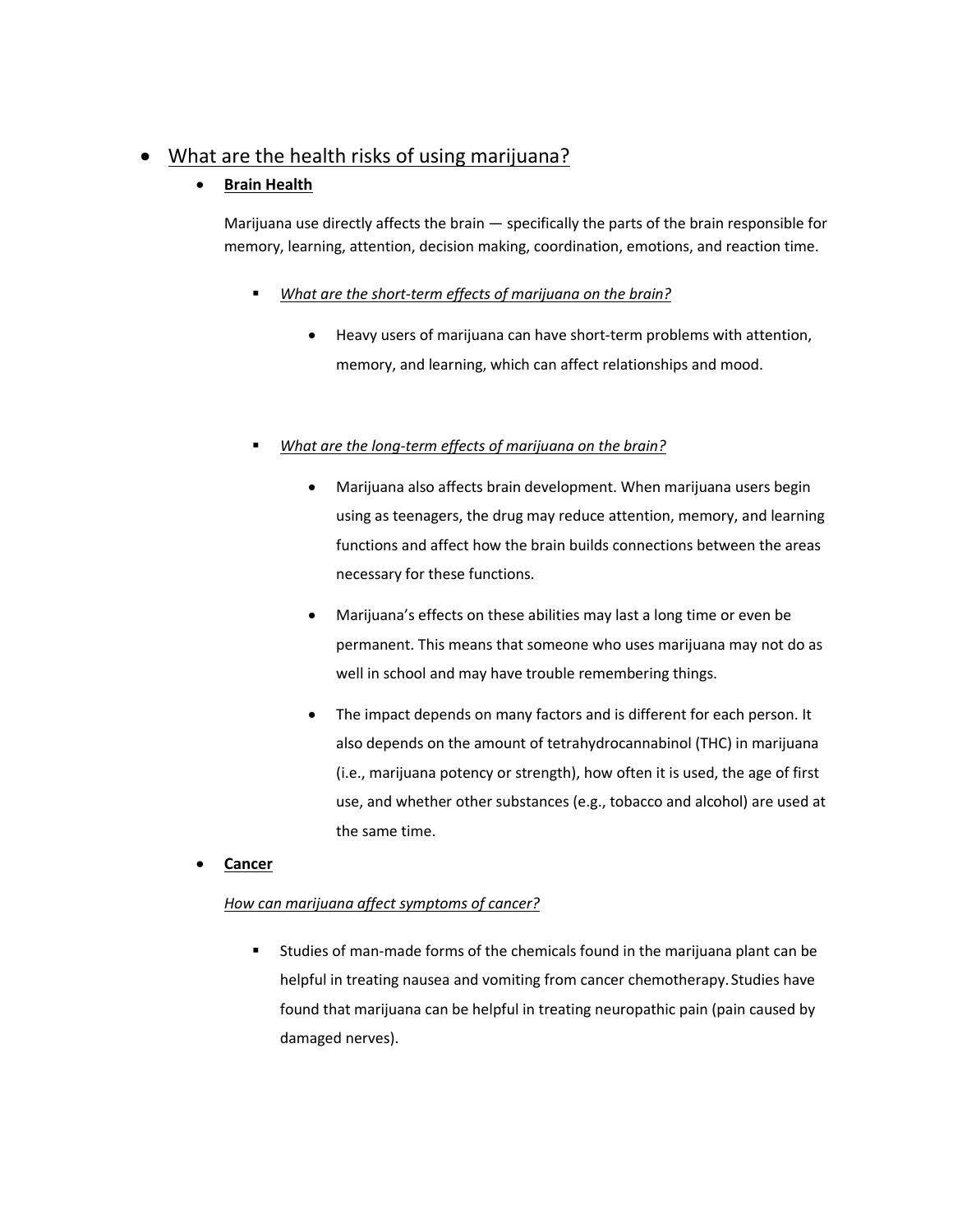▪ At this time, there is not enough evidence to recommend that patients inhale or ingest marijuana as a treatment for cancer-related symptoms or side effects of cancer therapy.

#### *Is there a link between marijuana and cancer?*

- Smoked marijuana delivers THC and other cannabinoids to the body, but it also delivers harmful substances to users and those close by, including many of the same substances found in tobacco smoke, which are harmful to the lungs and cardiovascular system.
- Researchers have found limited evidence of an association between current, frequent, or chronic marijuana smoking and testicular cancer (non-seminoma-type).
- Because marijuana plants come in different strains with different levels of active chemicals, it can make each user's experience very hard to predict. More research is needed to understand the full impact of marijuana use on cancer.

#### **Chronic Pain**

- Even though pain management is one of the most common reasons people use medical marijuana in the U.S., there is limited evidence that marijuana works to treat most types of chronic pain.
- A few studies have found that marijuana can be helpful in treating neuropathic pain (pain caused by damaged nerves). However, more research is needed to know if marijuana is any better or any worse than other options for managing chronic pain.

#### **Heart Health**

Using marijuana makes the heart beat faster. It could also lead to increased risk of stroke and heart disease. However, most of the scientific studies linking marijuana to heart attacks and strokes are based on reports from people who smoked it. Smoked marijuana delivers THC and other cannabinoids to the body, but it also delivers harmful substances to users and those close by, including many of the same substances found in tobacco smoke, which are harmful to the lungs and cardiovascular system. So it's hard to separate the effects of the compounds in marijuana on the cardiovascular system from the hazards posed by the irritants and other chemicals contained in the smoke. More research is needed to understand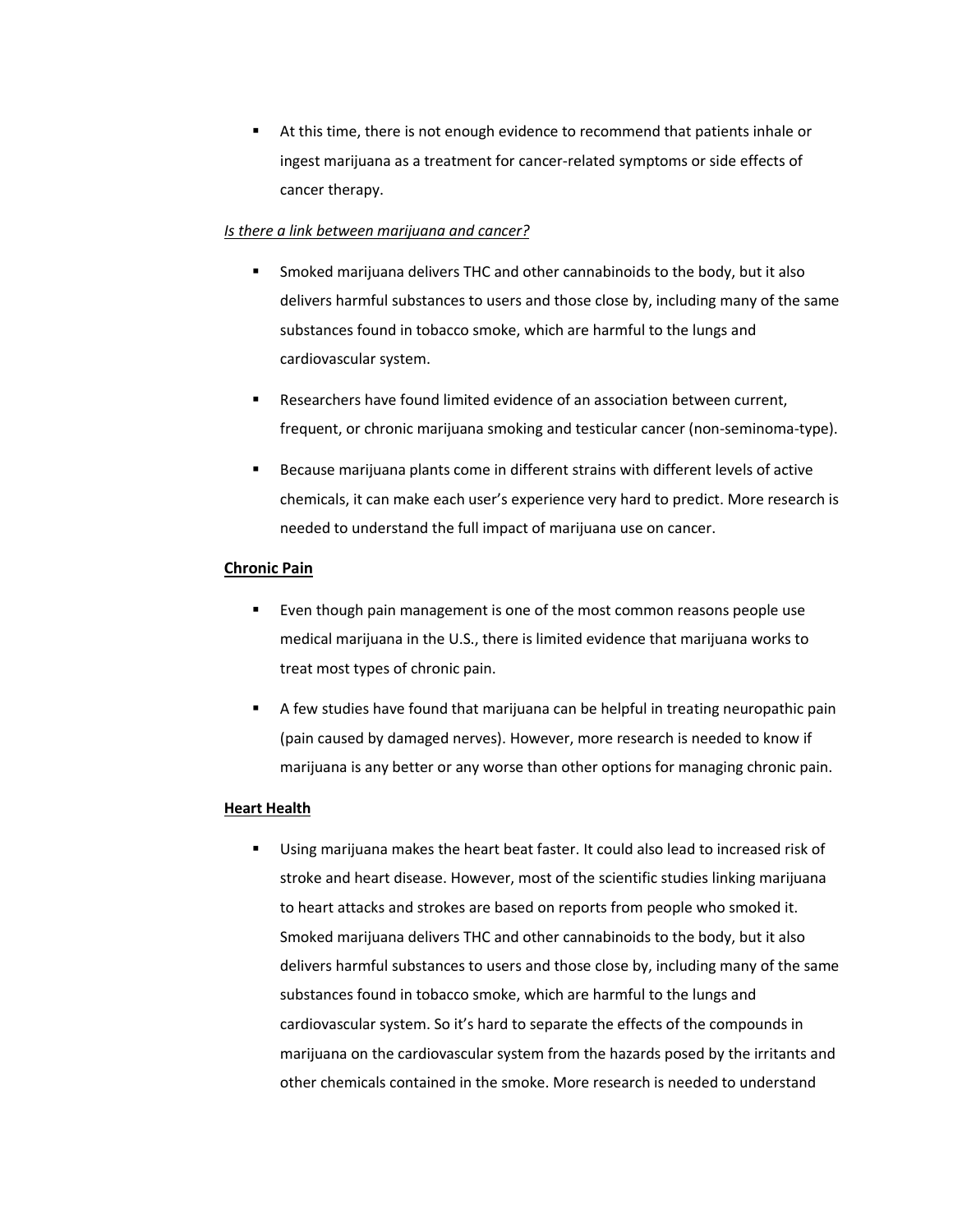the full impact of marijuana use on the circulatory system to determine if marijuana use leads to higher risk of death from these causes.

#### **Lung Health**

- How marijuana affects lung health is determined by how it's consumed. In many cases, marijuana is smoked in the form hand-rolled cigarettes (joints), in pipes or water pipes (bongs), in bowls, or in blunts—emptied cigars that have been partly or completely refilled with marijuana. Smoked marijuana, in any form, can harm lung tissues and cause scarring and damage to small blood vessels. Smoke from marijuana contains many of the same toxins, irritants, and carcinogens as tobacco smoke. Smoking marijuana can also lead to a greater risk of bronchitis, cough, and phlegm production. These symptoms generally improve when marijuana smokers quit.
- *Secondhand marijuana smoke*
	- The known health risks of secondhand exposure to cigarette smoke—to the heart or lungs, for instance—raise questions about whether secondhand exposure to marijuana smoke poses similar health risks. While there is very little data on the health consequences of breathing secondhand marijuana smoke, there is concern that it could cause harmful health effects, including among children.
- Recent studies have found strong associations between those who said there was someone in the home who used marijuana or a caretaker who used marijuana and the child having detectable levels of THC — the psychoactive ingredient in marijuana. Children exposed to the psychoactive compounds in marijuana are potentially at risk for negative health effects, including developmental problems for babies whose mothers used marijuana while pregnant. Other research shows that marijuana use during adolescence can impact the developing teenage brain and cause problems with attention, motivation, and memory.

#### **Mental Health**

Marijuana use, especially frequent (daily or near daily) use and use in high doses, can cause disorientation, and sometimes cause unpleasant thoughts or feelings of anxiety and paranoia.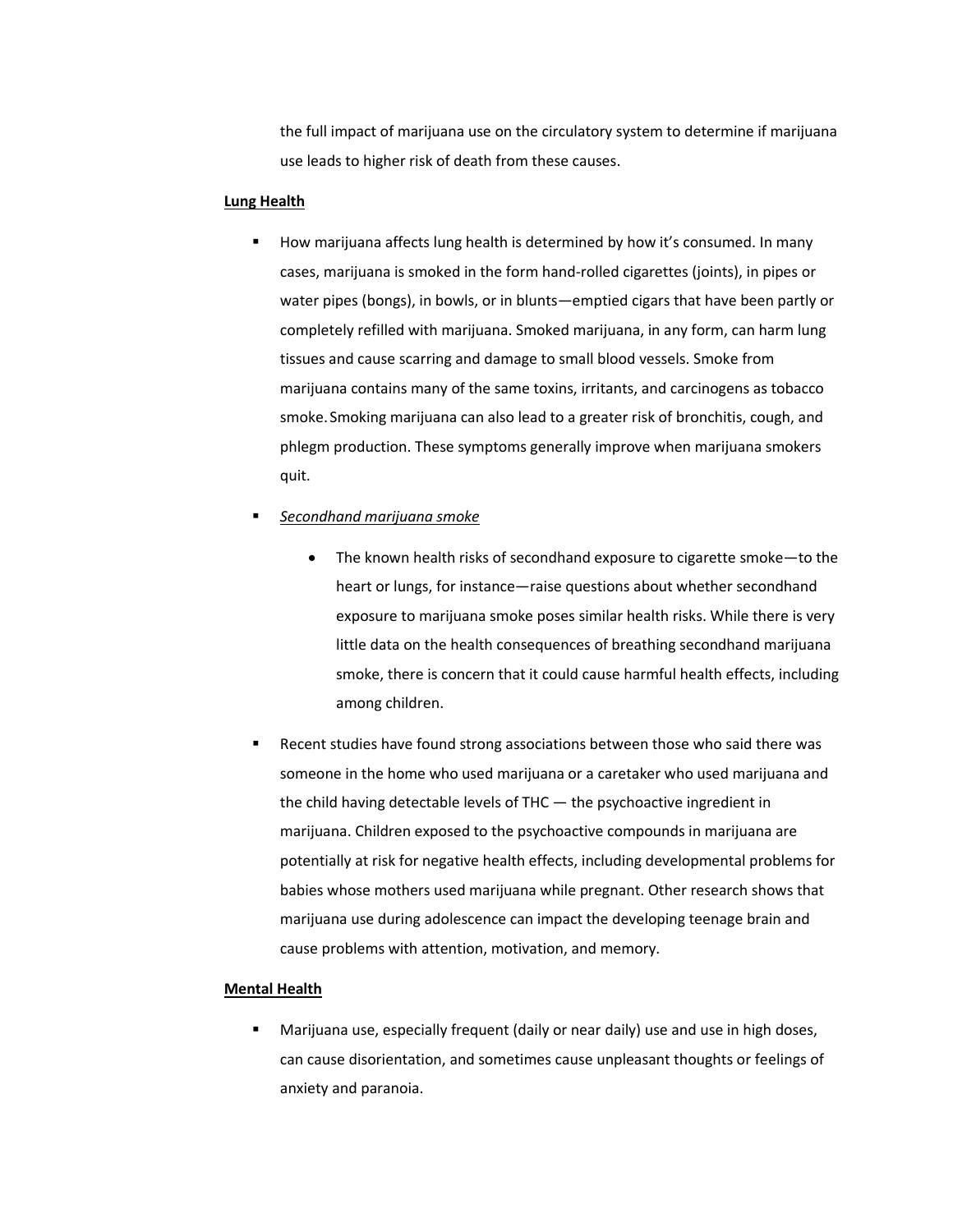Marijuana users are significantly more likely than nonusers to develop temporary psychosis (not knowing what is real, hallucinations and paranoia) and long-lasting mental disorders, including schizophrenia (a type of mental illness where people might see or hear things that aren't really there).

#### **Poisoning**

- Edibles, or food and drink products infused with marijuana and eaten, have some different risks than smoking marijuana, including a greater risk of poisoning. Unlike smoked marijuana, edibles can:
	- Take from 30 minutes to 2 hours to take effect. So some people eat too much, which can lead to poisoning and/or serious injury.
	- Cause effects that last longer than expected depending on the amount, the last food eaten, and medications or alcohol used at the same time.
	- Be very difficult to measure. The amount of THC, the active ingredient in marijuana, is very difficult to measure and is often unknown in edible products. Many users can be caught off-guard by the strength and longlasting effects of edibles.

#### **Risk of Using Other Drugs**

- The concept of marijuana as a "gateway drug"—where using marijuana leads a person to use other drugs—generates a lot of disagreement. Researchers haven't found a definite answer yet. However, most people who use marijuana do not go on to use other, "harder" drugs.
- It is important to remember that people of any age, sex, or economic status can become addicted to marijuana or other drugs. Things that can affect the likelihood of substance use include:
	- Family history
	- Having another mental health illness (such as anxiety or depression)
	- Peer pressure
	- Loneliness or social isolation.
	- Lack of family involvement
	- Drug availability
	- Socioeconomic status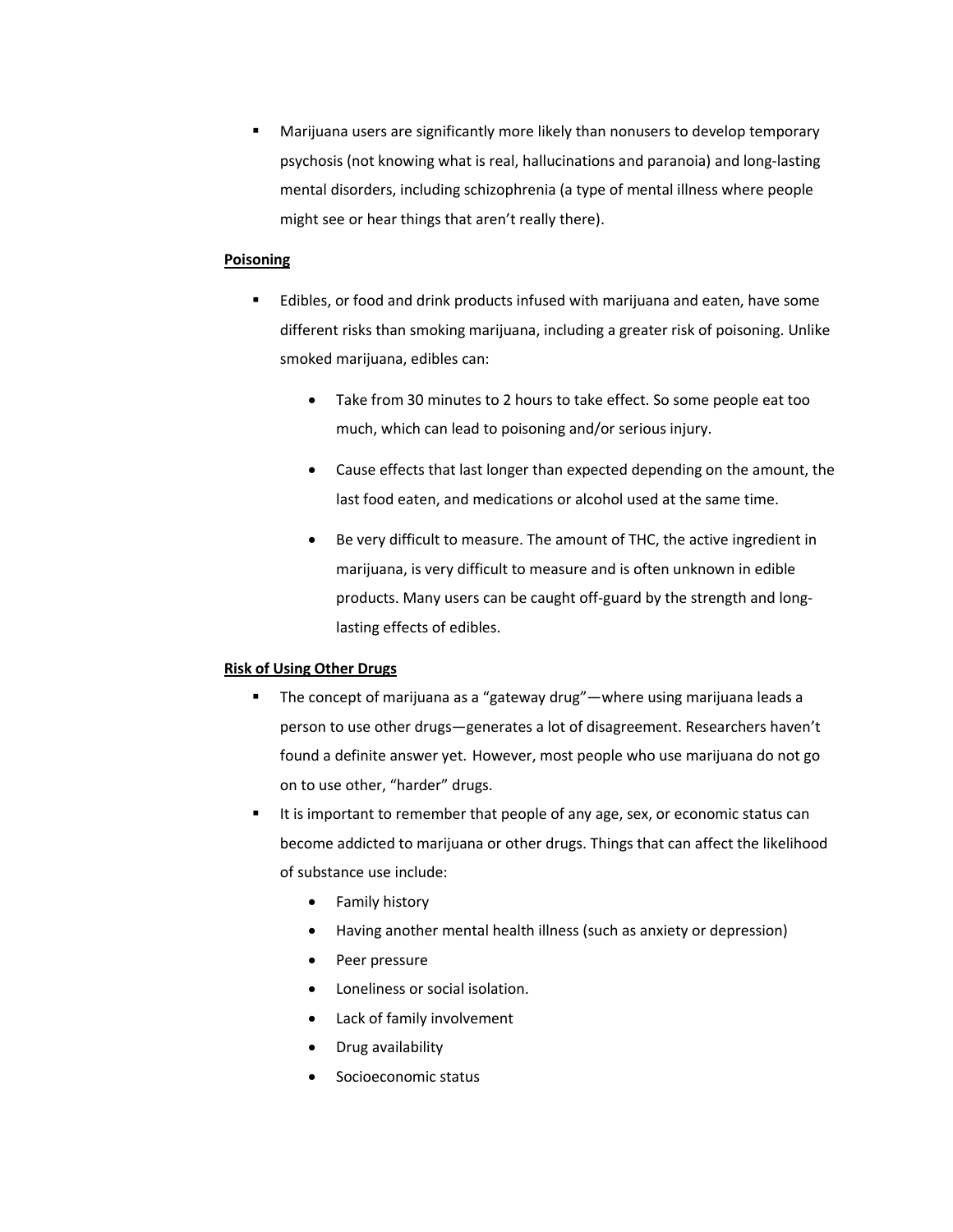# • Is it possible to "overdose" or have a "bad reaction" to marijuana?

• A fatal overdose is unlikely, but that doesn't mean marijuana is harmless. The signs of using too much marijuana are similar to the typical effects of using marijuana, but more severe. These signs may include extreme confusion, anxiety, paranoia, panic, fast heart rate, delusions or hallucinations, increased blood pressure, and severe nausea or vomiting. In some cases, these reactions can lead to unintentional injury such as a motor vehicle crash, fall, or poisoning.

# • What are the effects of mixing marijuana with alcohol, tobacco, & prescription drugs?

- Using alcohol and marijuana at the same time is likely to result in greater impairment than when using either one alone. Using marijuana and tobacco at the same time may also lead to increased exposure to harmful chemicals, causing greater risks to the lungs, and the cardiovascular system.
- Also, be aware that marijuana may change how prescription drugs work. Always talk with your doctor about any medications you are taking or thinking about taking and possible side effects when mixed with other things like marijuana.

# • How harmful is K2/Spice (synthetic marijuana or synthetic cannabinoids)?

- Synthetic cannabinoids (e.g., synthetic marijuana, K2, Spice, Spike)—or plants sprayed with unknown chemicals—are dangerous and unpredictable. Synthetic cannabinoids are not marijuana, but like THC, they bind to the same cannabinoid receptors in the brain and other organs.
- Research shows that synthetic cannabinoids affect the brain much more powerfully than marijuana creating unpredictable and, in some cases, life-threatening effects including nausea, anxiety, paranoia, brain swelling, seizures, hallucinations, aggression, heart palpitations, and chest pains. For additional questions around synthetic cannabinoids, visit [CDC's National Center for Environmental Health page on synthetic](https://www.cdc.gov/nceh/hsb/synthetic_marijuana.htm)  [marijuana](https://www.cdc.gov/nceh/hsb/synthetic_marijuana.htm) [\(https://www.cdc.gov/nceh/hsb/synthetic\\_marijuana.htm\)](https://www.cdc.gov/nceh/hsb/synthetic_marijuana.htm) or the National [Institute on Drug Abuse](file:///C:/Users/ajennings/AppData/Local/Microsoft/Windows/Temporary%20Internet%20Files/Content.Outlook/LK6W4409/National%20Institute%20on%20Drug%20Abuse) [\(https://www.drugabuse.gov/publications/drugfacts/synthetic](https://www.drugabuse.gov/publications/drugfacts/synthetic-cannabinoids-k2spice)[cannabinoids-k2spice\)](https://www.drugabuse.gov/publications/drugfacts/synthetic-cannabinoids-k2spice) page on synthetic marijuana.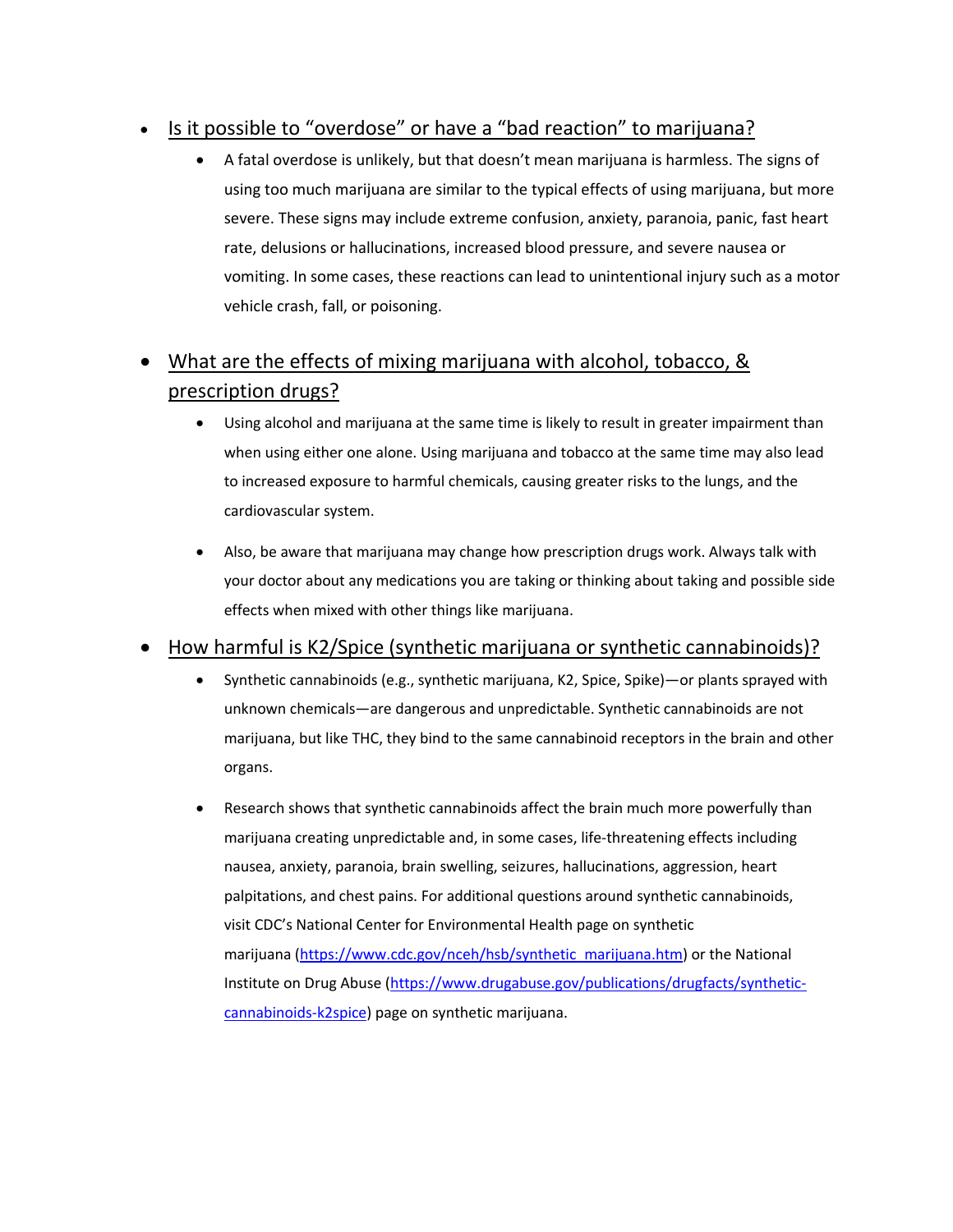# • Can secondhand marijuana smoke affect nonsmokers, including children?

- Secondhand marijuana smoke contains tetrahydrocannabinol (THC), the chemical responsible for most of marijuana's psychological effects, and many of the same toxic chemicals in smoked tobacco.
- Smoked marijuana has many of the same cancer-causing substances as smoked tobacco, but there are still a lot of unanswered questions around secondhand marijuana smoke exposure and its impact on chronic diseases such as heart disease, cancer, and lung diseases.

# • How is eating and drinking foods that contain marijuana (edibles) different from smoking marijuana?

- Because marijuana contains tetrahydrocannabinol (THC), there are health risks associated with using marijuana regardless of the how it is used. Some of these negative effects include having difficulty thinking and problem-solving, having problems with memory, learning and maintaining attention and demonstrating impaired coordination. However, some risks may differ by the way it is used.
- Smoke from marijuana contains many of the same toxins, irritants, and carcinogens as tobacco smoke. Smoking marijuana can lead to a greater risk of bronchitis, cough, and phlegm production. Whereas, edibles, which take longer to digest, take longer to produce an effect. Therefore, people may consume more to feel the effects faster. This may lead to people consuming very high doses and result in negative effects like anxiety, paranoia and, in rare cases, an extreme psychotic reaction (e.g. delusions, hallucinations, talking incoherently, and agitation).

### • It's legal in many states, so doesn't that mean marijuana is safe?

- The fact that it's legal does not mean that it is safe.
	- Heavy marijuana use (daily or near-daily) can do damage to memory, learning, and attention, which can last a week or more after the last time someone used.
	- Using marijuana during pregnancy or while breastfeeding may harm the baby, just like alcohol or tobacco.
	- Marijuana use has been linked to anxiety, depression, and schizophrenia, but scientists don't yet know whether it directly causes these diseases.
	- Smoking any product, including marijuana, can damage your lungs and cardiovascular system.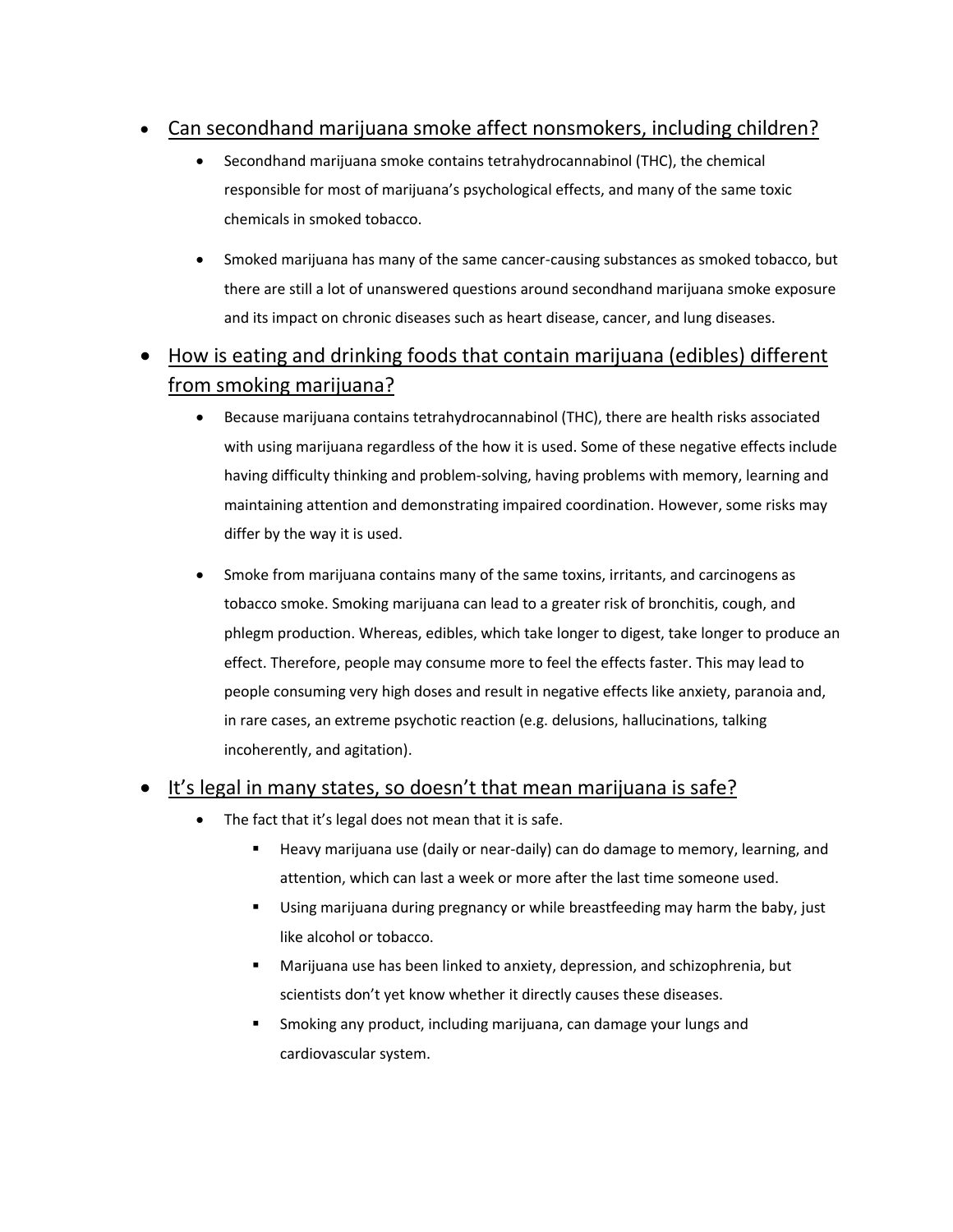# Cannabis Control Commission (CCC)

# • How much marijuana can I have?

• If you are over 21 years old, you may possess up to one ounce of marijuana on your person, except that not more than five grams of marijuana may be in the form of marijuana concentrate. In your home, you may possess up to 10 ounces of marijuana and any marijuana produced by plants cultivated on the premises. Any amount of marijuana or marijuana products over one ounce kept within your place of residence must be secured by a lock. Failure to keep marijuana and marijuana products in excess of one ounce locked up within the home may be punished by a civil penalty of up to \$100 and forfeiture of the marijuana.

# • Can I smoke or consume adult use marijuana products in public?

• No, you cannot smoke adult use marijuana in a place where you are prohibited from smoking tobacco and you cannot consume adult use marijuana in a public place. In Somerville, smoking or consuming marijuana in public and/or a business results in a \$300 fine.

# • Can I grow my own marijuana at home?

• Yes. The law allows an individual over 21 years of age to grow up to six plants in their home. If there are other individuals over 21 years of age living in the residence who wish to grow, the maximum number of plants that may be grown in a residence is 12 plants. The plants must be grown in an area that is equipped with a lock or security device. The plants cannot be visible from a public place without the use of binoculars, aircraft or other optical aids. An individual cannot produce cannabis-based extracts or concentrates at home by means of any liquid or gas, other than alcohol, that has a flashpoint below 100 degrees Fahrenheit.

# • Can I drive with marijuana in my car?

• Like alcohol, you may not have an open container of adult-use marijuana/marijuana products in the passenger area of your car while on the road or at a place where the public has access. An "open container" includes a package with its seal broken or a package from which the contents have been partially removed. The "passenger area"